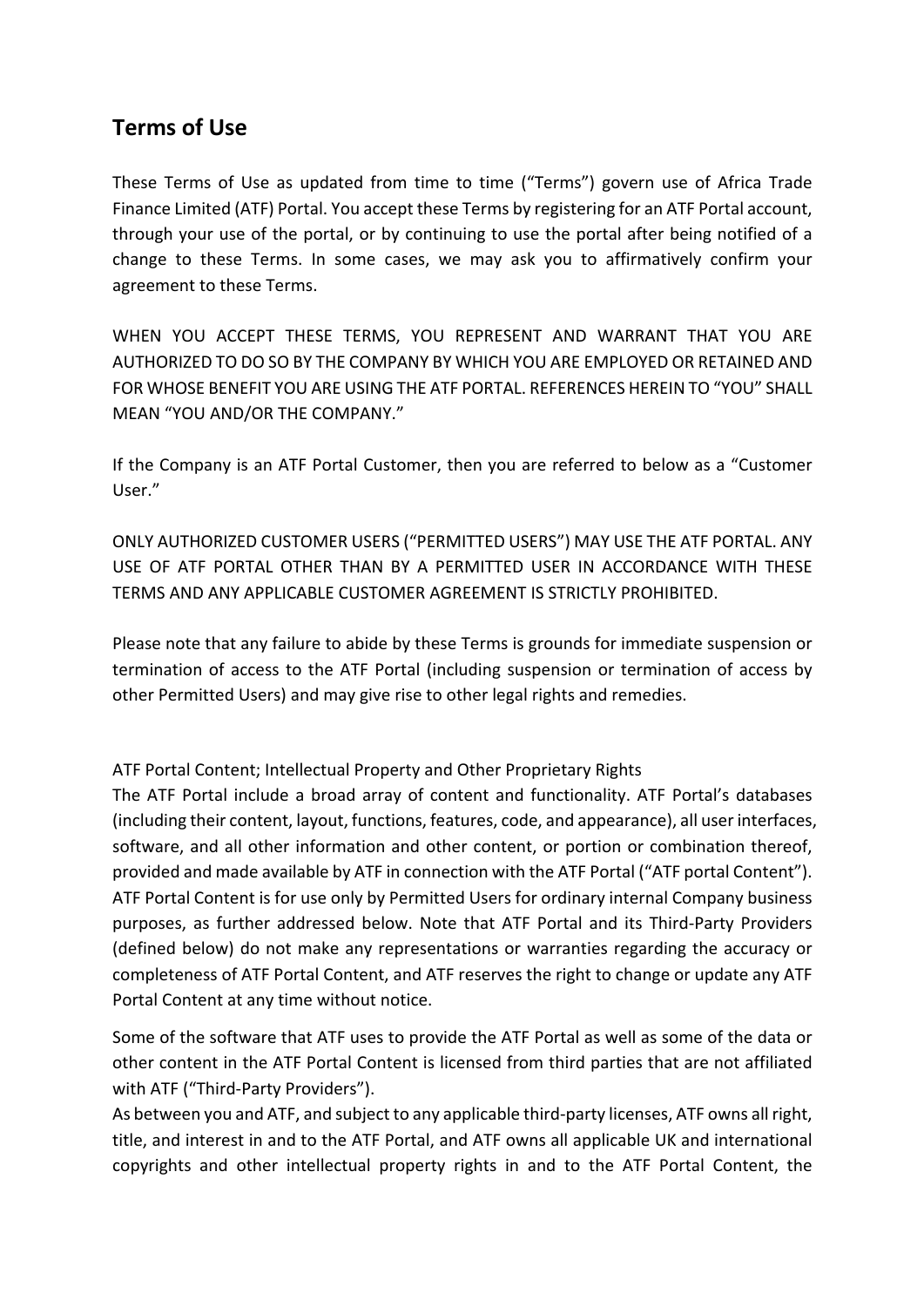software that ATF Portal uses to provide the portal, and any aggregated data, as well as all trademarks, trade secrets, trade dress, copyrights, patent rights, and other intellectual property included or utilized in the ATF Portal and all modifications and enhancements thereof.

The trademarks, service marks, logos, slogans, trade names, trade dress, domain names and social media names used on the Site are proprietary to ATF or its affiliates, licensors or partners or sponsors. Unauthorized use of any trademark of ATF or its affiliates, suppliers, vendors, licensors, partners or sponsors may be a violation of applicable trademark laws.

You do not acquire any ownership rights in the ATF Portal Content under these Terms or otherwise in connection with your use of the ATF Portal. All rights not expressly granted to you herein are expressly reserved.

#### Limited License

If you are a Permitted User and agree to these Terms, you are hereby granted a limited, nonexclusive, non-sublicensable, revocable, non-transferable right to access and use the Portal for which you have registered.

# User-Submitted Content; Account Administration; Enterprise Content Sharing

The ATF Portal may permit the uploading, posting, storage, viewing, or transmittal of contact information, financial information, transaction information deal documentation and information, or other content or information submitted by you or other Permitted Users, and may generate data using such content and information. ATF shall have no responsibility or liability for any user-submitted content or access thereto, and ATF shall not be responsible for any loss, unavailability, inaccuracy, or corruption of such user-submitted content. You agree to provide user-submitted Content only in accordance with applicable law, and you represent that you have obtained all necessary rights and consents for the contemplated publication, use, storage, transfer, and dissemination of such user-submitted content in accordance with these Terms.

With respect to any user-submitted content submitted by you or generated from content or information submitted by you, you hereby grant to ATF and its third-party service providers acting on behalf of ATF the right and a license (i) to post, store, and use, and to transmit such user-submitted content to you in connection with the ATF Portal; (ii) to modify and create derivative works from the user-submitted content; (iii) to review such user-submitted content to investigate or address any issue or complaint concerning the ATF Portal or any usersubmitted content. "Aggregated data" means information resulting from the aggregation, calculation, analysis or compilation of user-submitted content and/or data from other sources, including other users and users of other Customers of ATF; provided that (i) such resulting data does not identify you or Customer as the source of any such data, and (ii) your identity and the identities of Customer and Customer's clients are not disclosed by or discernible from the resulting data without an extraordinary amount of time or effort. Aggregated data does not include any personally identifiable information.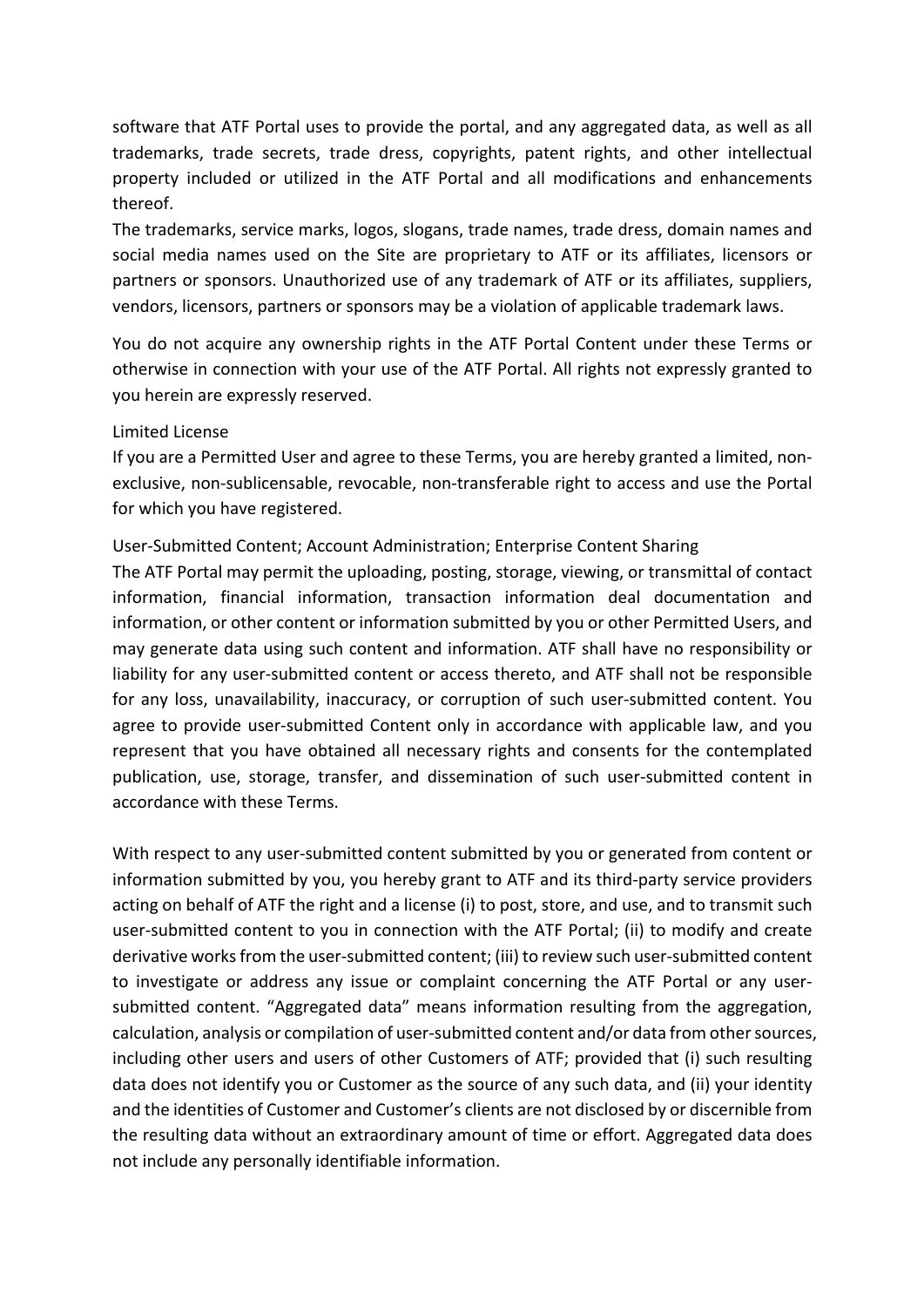You represent, warrant, and covenant that you shall not submit any user-submitted content which (A) is unlawful, threatening, abusive, libellous, obscene, vulgar, or indecent; (B) constitutes or encourages conduct that would constitute a criminal offense or give rise to civil liability; (C) violates, plagiarizes, infringes, or constitutes a misappropriation of the rights of any third party including, without limitation, copyright, trademark, trade secret, patent, or any other proprietary right, or any rights of privacy or publicity; (D) violates any obligation of confidentiality; or (E) contains any software code or computer programming of any kind.

ATF reserves the right to refuse to post or transmit or to remove any user-submitted content in whole or in part that ATF believes has been uploaded in violation of these Terms, or that ATF believes constitutes a threat to the operation or integrity of the ATF Portal or to the rights and interests of ATF, its Customers, or Permitted Users.

The applicable ATF Portal Customer (and the Permitted User, as applicable) shall be responsible for (i) the use of ATF Portal by Permitted Users or anyone accessing the Portal with credentials provided to a Permitted User, and (ii) any breach by Permitted Users of these Terms.

#### Disclaimer Regarding Advice

ATF does not provide investment, business, tax, legal, or consulting advice or direction of any kind. ATF does not validate and makes no recommendations with respect to any User-Submitted Content or with respect to any ratio, metric, measure, method, or computation derived from such content using the ATF Portal. ATF may make changes to the methodology used by the ATF Portal according to various opinions about financial theory at any time without notification. You should not rely on the ATF Portal in making an investment or other financial decision. You should obtain relevant and specific professional advice before making any such decision.

ATF is authorized and regulated by the UK Financial Conduct Authority on the Financial Services Register at http://www.fca.org.uk/register/.

# Acceptable Use

You agree to abide by all applicable laws in connection with your use of the ATF Portal. Applicable laws may include without limitation securities laws and regulations, export laws, privacy laws and regulations, and laws governing marketing or other unsolicited contact with individuals by phone, text, e-mail, any other electronic communication, or regular mail.

As used herein, "Restricted Parties" refers to individuals or entities listed on the U.S. Department of Treasury's Specially Designated Nationals List, the U.S. Department of Commerce's Denied Persons List or Unverified List, or similar lists maintained by the U.S., EU and UK government, that restrict exports or transfers to certain persons and entities. Unless otherwise disclosed to and approved in writing by ATF, you represent and warrant that neither you nor, to your knowledge, any other Permitted User under the same Customer account is a Restricted Party. Absent ATF advance approval in writing, you must not knowingly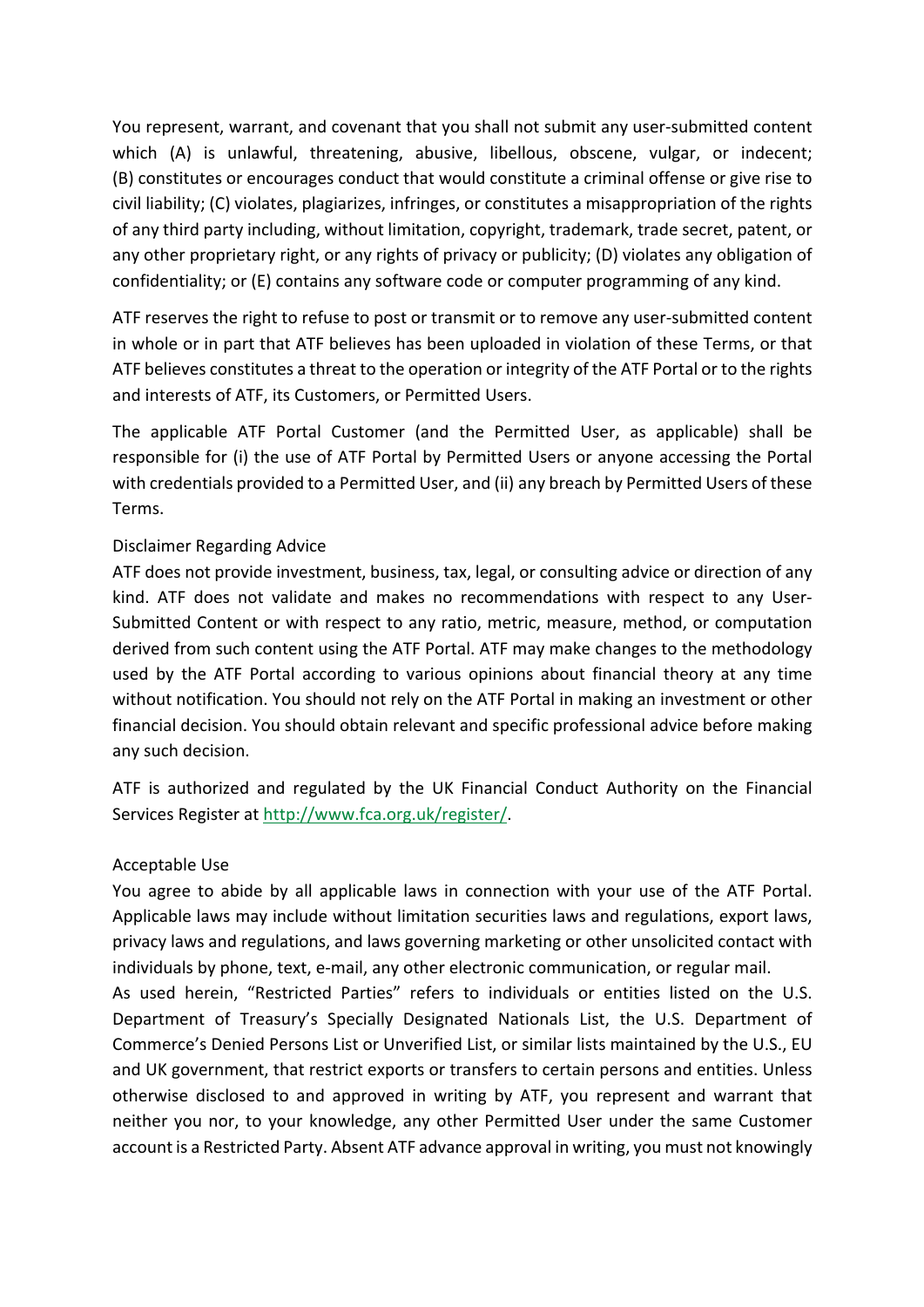designate any Restricted Party as a Permitted User and you must not knowingly permit any Restricted Party to access the ATF Portal.

You may not (directly or indirectly) (1) sell, publish, transmit, distribute, reproduce, commercially exploit, encumber, rent, lease, or otherwise permit any person or entity (other than a Permitted User) to access or use the ATF Portal or any materials derived therefrom in any manner; (2) reverse engineer, decompile, decrypt, disassemble, modify, copy, display, translate or create derivative works based on, or circumvent or disable any security or technological measures of; (3) alter, remove, obscure, or fail to reproduce any rights notices contained; (4) print, download, or export any ATF Portal Content or any user-submitted content provided by any other user; (5) use the ATF Portal or any materials derived therefrom to create, update, or modify any database or any product or service related to data or that could be competitive with or a substitute for any component; or (6) copy, take screen shots of, or otherwise share the appearance or functionality of the ATF Portal with or for any competitor of ATF or any other person or entity for the purpose of competing with ATF. Any use of the ATF Portal by a competitor of ATF or by any other person or entity for the purpose of competing with ATF is expressly prohibited.

In addition, any service bureau work, multiple-user licensing, or time-sharing arrangement for the use of the ATF Portal is expressly prohibited except as specifically authorized by ATF in writing. Note that, unless otherwise expressly permitted herein, you may not create or utilize a "local" copy of any ATF Portal Content.

# Your Responsibilities

Without limiting responsibilities set forth elsewhere in these Terms, you are responsible for any information, messages, and materials that you send using the ATF Portal.

You must implement, monitor, and enforce reasonable and appropriate security measures to prevent unauthorized access or use of login, passwords, or other credentials or means of access to the Portal. You must promptly notify ATF in the event of any actual or reasonably suspected unauthorized access or of compromise to the confidentiality of login credentials, and you must provide all reasonable cooperation to ATF to appropriately address the situation to ATF's reasonable satisfaction.

#### Database Information

ATF includes ATF's proprietary database of ownership and contact information ("Database Information"). Unless otherwise provided herein, and subject to the license restrictions set forth in Section 3 (Limited License), the right to access and use Database Information under the applicable license is limited to the right: (i) to view the Database Information; (ii) to send information or materials to persons or institutions whose contact details are found in the database ("Database Contacts") provided that all such communications are solely for a Company business purpose related to the business of the Database Contact and comply with all applicable data protection, data privacy, e-Privacy and other laws of the applicable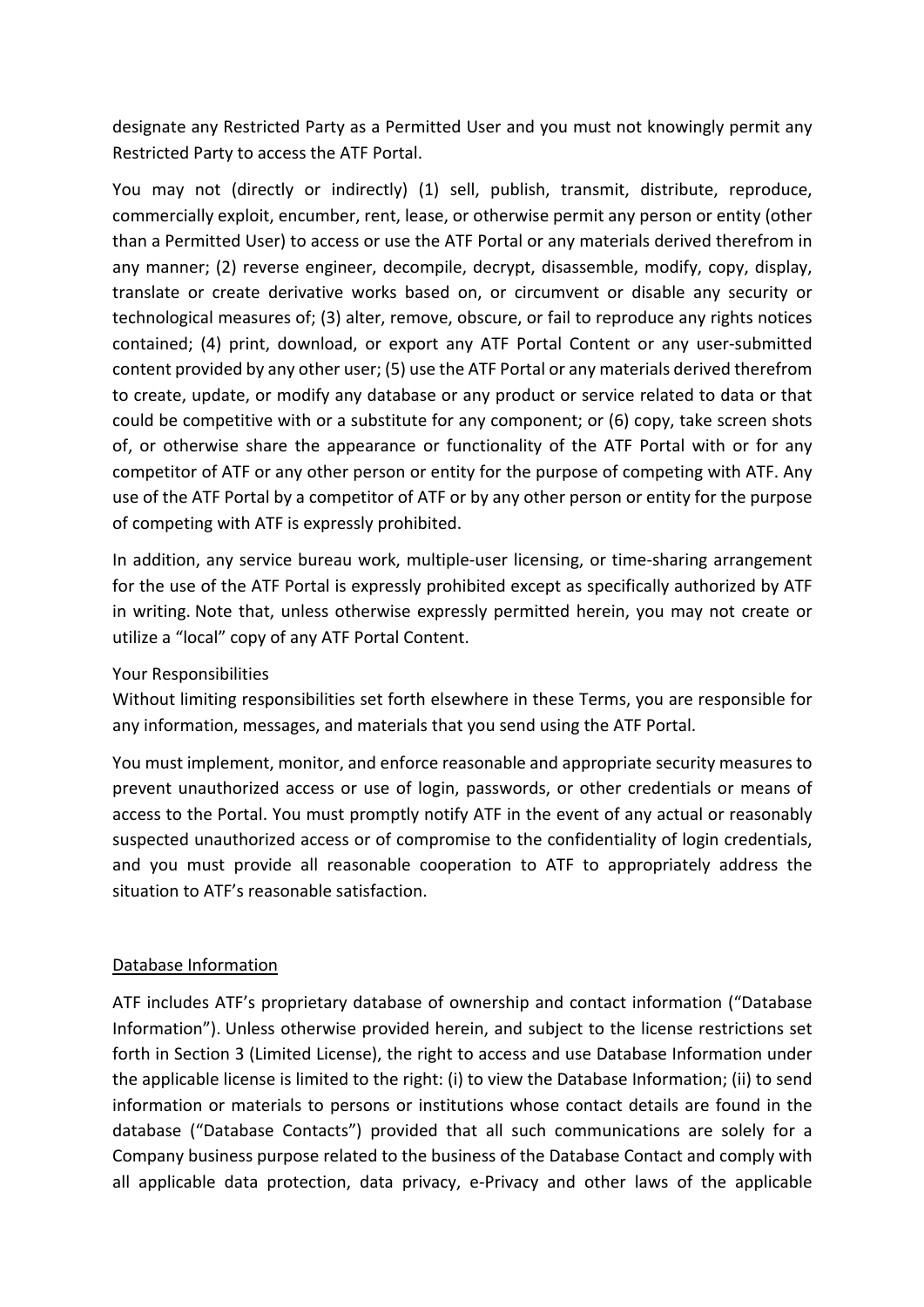jurisdiction; and (iii) to generate reports or download limited numbers of records from the database as reasonably required for normal use by Permitted Users solely for the internal business purposes of Company (and not for redistribution). If requested by ATF, you agree to promptly provide explanations or written assurances with respect to downloads or report generation that exceed typical or expected volume levels, and ATF may discontinue your ability to use any download or report generation functionality to the extent ATF determines that your downloads or report generation is excessive.

After expiration or termination of the applicable license, you may not use any Database Information for any purpose.

Relevant Personal Data is performed with adequate safeguards for the protection of the Relevant Personal Data, including ensuring that it has implemented appropriate adequate safeguards prior to any transfer of the Relevant Personal Data.

"Business to Business Communications" shall mean communications between or directed at corporate organizations (not including individuals, sole traders, or partnerships) for the purposes of selling or marketing goods and/or services to the organization, which are relevant to the business of the individuals to whom such communications are sent, and which the individual would expect to receive in his/her business role

You acknowledge that ATF cannot guarantee that third parties will not unlawfully access Data Rooms and/or Data Room Content, and ATF shall not be responsible or liable for any such access. See General Disclaimers below.

# Personal Data and Usage Data

To the extent user-submitted content includes any personal data that is Relevant Personal Data, you acknowledge that (A)ATF is a data processor with respect to that Relevant Personal Data, and (B) the applicable Customer is the data controller of such Relevant Personal Data, unless another controller is specified as to data in connection with a particular Product. In addition, you acknowledge and agree that ATF may cause or permit such Relevant Personal Data to be transferred between or among various ATF affiliates, service providers and facilities. It is your and the Customer's obligation to ensure that you have complied with applicable law with respect to the inclusion of such Relevant Personal Data in user-submitted content and in authorizing such transfers.

You acknowledge and agree that, when you sign up for, access or use a Site in connection with your use of ATF Portal, ATF may collect, store, and use your registration details, preferences, permissions, login data, and related information. This may include technical details about your computing device and browser. Additional information regarding ATF storage and handling of such personal data is set forth in ATF 's Privacy Note.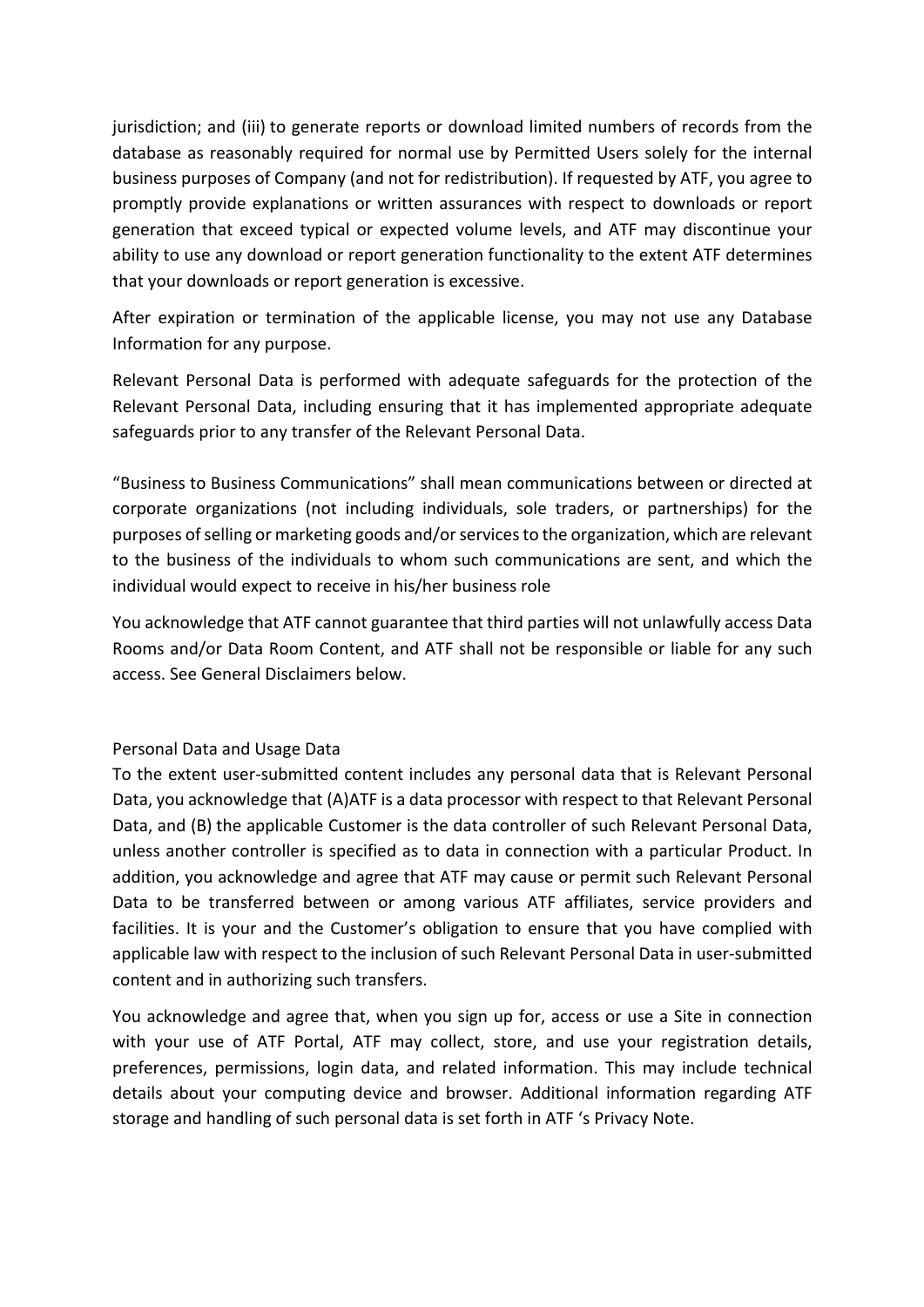*Collection and sharing of usage data:* ATF may collect usage data pertaining to matters such as the financial offerings in which you indicate an interest, or the documentation and other content that you select to review. The collection of this information may be provided to other financial institutions or may be required by law. ATF will comply with applicable law in connection with such collection and sharing, as may be further addressed in our Privacy Policy and/or in connection with registration for or the use of the Portal.

#### General Disclaimers

Although ATF will endeavour to offer near-continuous access to the ATF Portal, such access is neither certain nor guaranteed, and ATF shall not be liable for any damages or other adverse consequences arising because of the unavailability of the ATF Portal (including any usersubmitted content) for any period.

YOU ACKNOWLEDGE THAT ATF CANNOT GUARANTEE THAT THIRD PARTIES WILL NOT UNLAWFULLY ACCESS ATF PORTAL OR ITS THIRD-PARTY SERVICE PROVIDER'S CLOUD INFRASTRUCTURES, PLATFORMS, OR WEBSITES, AND/OR ANY ATF PORTAL CONTENT, USER-SUBMITTED CONTENT AND/OR DATA ROOM CONTENT. ATF WILL NOT BE RESPONSIBLE OR LIABLE FOR ANY SUCH UNAUTHORIZED THIRD-PARTY ACCESS, OR FOR ANY ASSOCIATED UNAVAILABILITY, DISSEMINATION, OR DELETION, DESTRUCTION, DAMAGE, OR OTHER LOSS OF ANY USER-SUBMITTED CONTENT.

EXCEPT AS EXPRESSLY SET FORTH IN AN APPLICABLE CUSTOMER AGREEMENT: (I) ATF AND ITS THIRD-PARTY PROVIDERS ARE NOT RESPONSIBLE FOR, SHALL NOT BE LIABLE FOR, AND SHALL HAVE NO OBLIGATION TO CORRECT ANY BUGS, DEFECTS, OR ERRORS IN ANY ASPECT OF THE PORTAL, OR TO SUPPORT, MAINTAIN, IMPROVE, MODIFY, UPGRADE, UPDATE, OR ENHANCE ANY ASPECT OF THE PORTAL; AND (II) USE, DOWNLOADING, AND INSTALLATION OF ANY ATF PORTAL ARE AT YOUR OWN RISK, AND ATF AND ITS THIRD-PARTY PROVIDERS ARE NOT RESPONSIBLE AND SHALL NOT BE LIABLE FOR ANY DAMAGE TO ANY COMPUTING DEVICE IN CONNECTION WITH SUCH USE, OR ANY LOSS OF DATA THAT MAY RESULT, OR FOR ACTIONS TAKEN OR DECISIONS MADE BASED ON SUCH USE.

THE PORTAL IS PROVIDED TO YOU ON AN "AS IS" AND "AS AVAILABLE" BASIS AND WITHOUT REPRESENTATION OR WARRANTY OF ANY KIND, WHETHER EXPRESS, IMPLIED, STATUTORY OR OTHERWISE. NEITHER ATF NOR ITS THIRD-PARTY PROVIDERS MAKE ANY WARRANTY REGARDING THE ACCURACY OR COMPLETENESS OF ANY ATF PORTAL CONTENT ARE ERROR-FREE, CURRENT, COMPLETE, WILL MEET YOUR REQUIREMENTS, WILL BE AVAILABLE CONTINUOUSLY OR AT ANY PARTICULAR TIME, OR ARE COMPATIBLE WITH ANY PARTICULAR DEVICE, SOFTWARE, OR PLATFORM. TO THE MAXIMUM EXTENT PERMITTED BY LAW, ATF AND ITS THIRD-PARTY PROVIDERS EXPRESSLY DISCLAIM ALL WARRANTIES AND CONDITIONS OF ANY KIND, INCLUDING THE IMPLIED WARRANTIES OF MERCHANTABILITY, FITNESS FOR A PARTICULAR PURPOSE, TITLE, AND NON-INFRINGEMENT.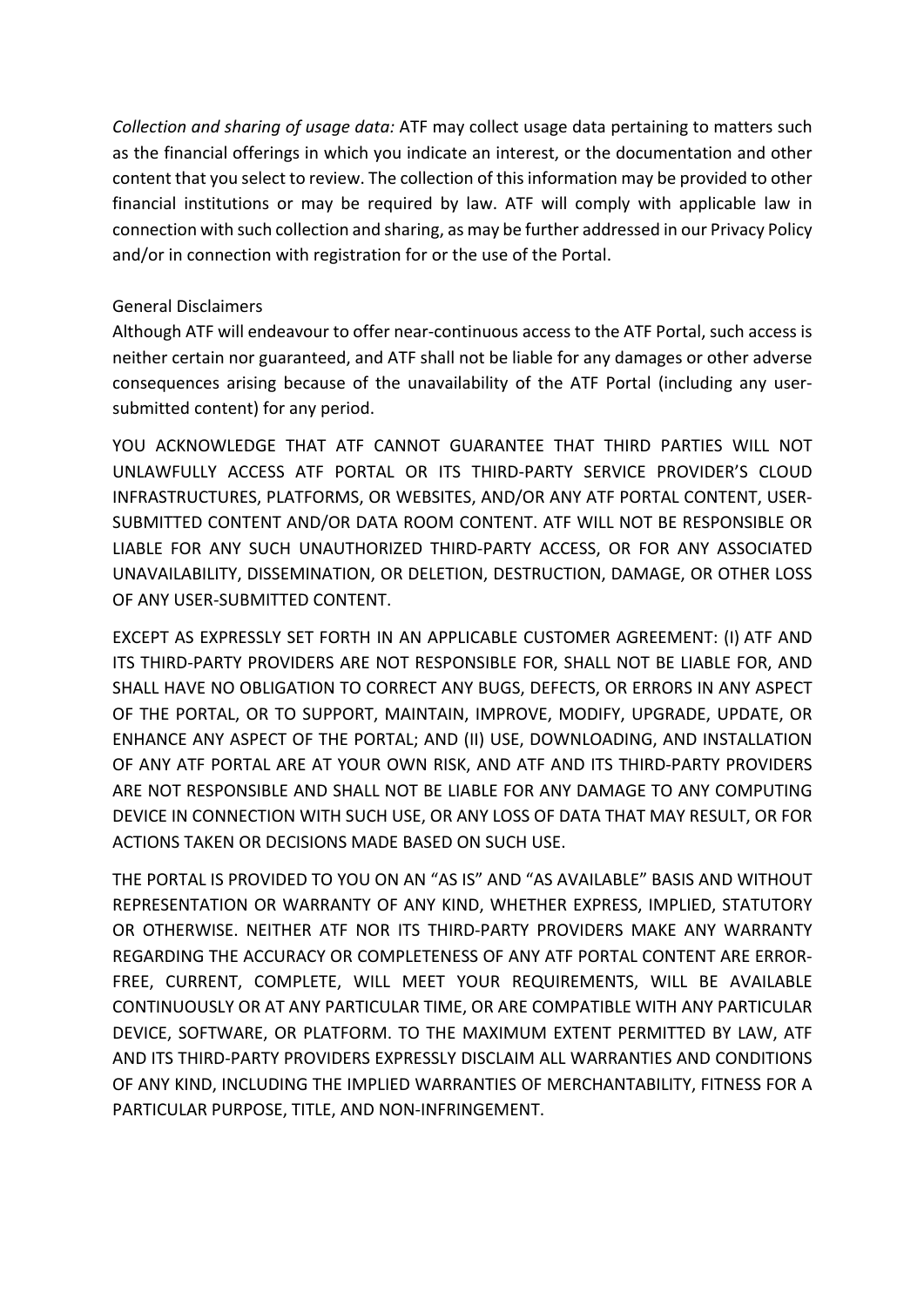#### Indemnity

YOU AGREE TO INDEMNIFY AND HOLD HARMLESS ATF AND ITS THIRD-PARTY PROVIDERS AND THEIR RESPECTIVE OFFICERS, DIRECTORS, AGENTS, AND REPRESENTATIVES FROM AND AGAINST ANY CLAIM, SUIT, ACTION, OR LOSS (INCLUDING REASONABLE ATTORNEYS' FEES) ARISING FROM OR RELATED TO (I) ANY USER-SUBMITTED CONTENT POSTED BY YOU; (II) YOUR USE OF THE PORTAL, INCLUDING WITHOUT LIMITATION YOUR TRANSMISSION OF ANY COMMUNICATION OR MATERIALS TO ANY INDIVIDUAL USING THE PORTAL; OR (III) YOUR VIOLATION OF THESE TERMS, EVEN IF SUCH ANY SUCH CLAIM, SUIT, OR ACTION INCLUDES AN ALLEGATION THAT ATF OR ITS THIRD-PARTY PROVIDERS WERE NEGLIGENT.

# Limitations of Liability

TO THE FULLEST EXTENT PERMITTED BY LAW: (A) ATF AND ITS THIRD-PARTY PROVIDERS AND THEIR RESPECTIVE OFFICERS, DIRECTORS, AGENTS, AND REPRESENTATIVES SHALL NOT BE LIABLE FOR ANY INDIRECT, INCIDENTAL, SPECIAL, CONSEQUENTIAL, PUNITIVE, OR EXEMPLARY DAMAGES ARISING UNDER THESE TERMS OR ASSOCIATED WITH YOUR USE OF THE PORTAL, INCLUDING BUT NOT LIMITED TO DAMAGES FOR LOSS OF PROFITS, GOODWILL, USE OF DATA, LACK OR LOSS OF DATA, OR OTHER INTANGIBLE LOSSES. THE FOREGOING LIMITATIONS SHALL APPLY TO ALL CLAIMS, WHETHER BASED ON WARRANTY, CONTRACT, TORT (INCLUDING NEGLIGENCE OR STRICT LIABILITY) OR OTHER LEGAL THEORY, AND EVEN IF ATF OR A THIRD-PARTY PROVIDER HAS BEEN ADVISED OF OR SHOULD HAVE BEEN AWARE OF THE POSSIBILITY OF SUCH DAMAGES; MOREOVER, THESE LIMITATIONS WILL APPLY NOTWITHSTANDING A FAILURE OF ESSENTIAL PURPOSE OF ANY RESULTING, LIMITED REMEDY.

NOTHING IN THESE TERMS IS INTENDED TO EXCLUDE OR LIMIT ANY CONDITION, WARRANTY, RIGHT, OR LIABILITY IN A MANNER THAT IS NOT PERMISSIBLE UNDER APPLICABLE LAW. IN SOME CIRCUMSTANCES, SOME JURISDICTIONS MAY NOT PERMIT THE EXCLUSION OF CERTAIN WARRANTIES OR CONDITIONS, THE EXCLUSION OF INCIDENTAL OR CONSEQUENTIAL DAMAGES, OR THE LIMITATION OR EXCLUSION OF LIABILITY FOR LOSS OR DAMAGE CAUSED BY NEGLIGENCE, BREACH OF CONTRACT, OR BREACH OF IMPLIED TERMS. ACCORDINGLY, ONLY THE ABOVE LIMITATIONS WHICH ARE LAWFUL IN THE APPLICABLE JURISDICTION AS TO YOUR USE OF THE PORTAL WILL APPLY TO SUCH USE. WITH RESPECT TO ANY LIMITATIONS WHICH ARE NOT LAWFUL AS STATED, ATF'S AND ITS THIRD-PARTY PROVIDERS' LIABILITY WILL BE LIMITED TO THE MAXIMUM EXTENT PERMITTED BY APPLICABLE LAW.

# Revisions to Terms; Termination

ATF may revise these Terms from time to time. You may be required to agree to revised Terms as a condition of continued use of the Portal, and in any event your continued use of the Portal after the effective date of any revised Terms shall confirm your agreement to be bound by such Terms.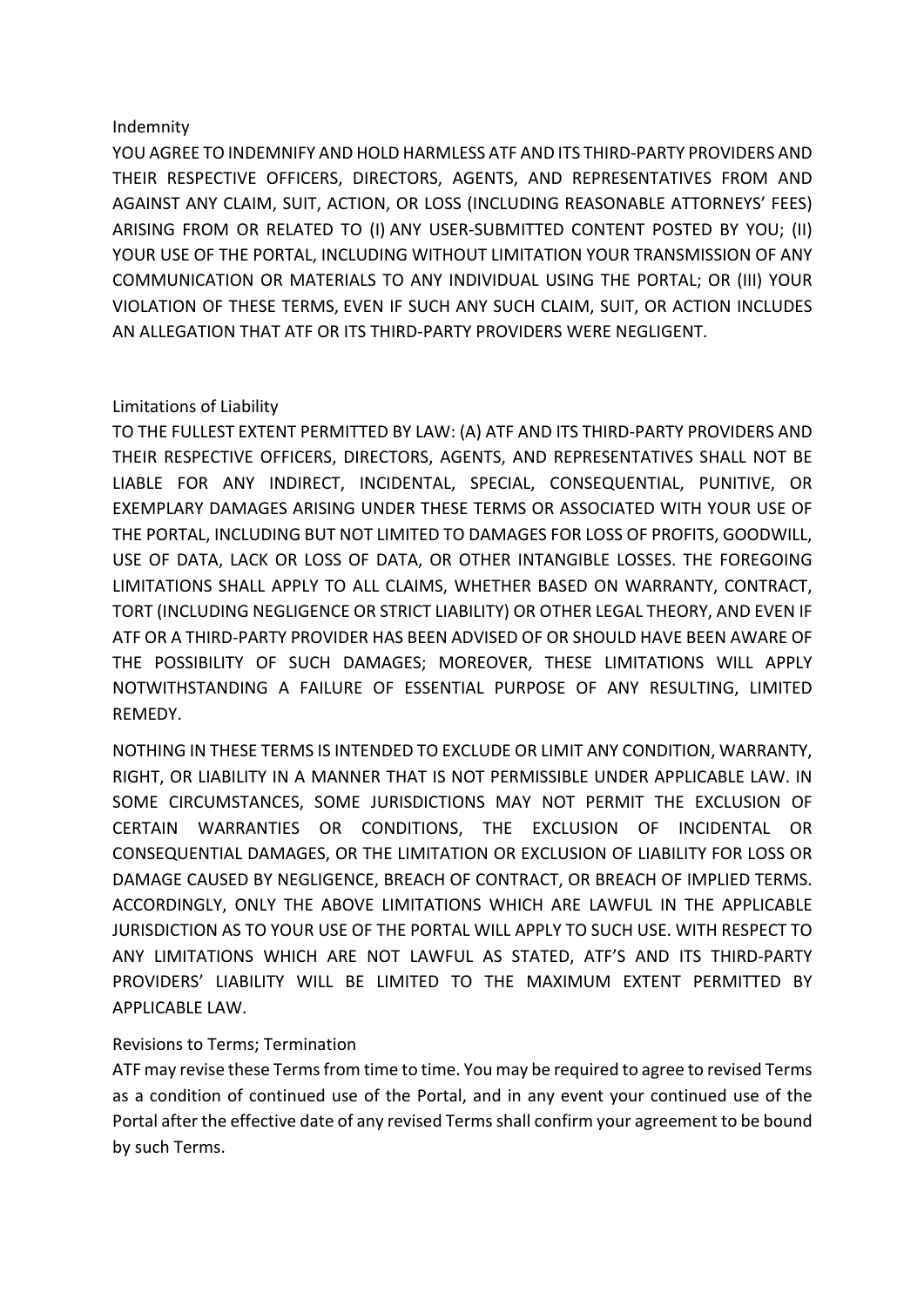ATF reserves the right to reconfigure or discontinue features or functionality of the Portal at any time, with or without notice, for any reason or no reason at all, with no liability to you.

All rights granted to you by these Terms will terminate, and you will lose your status as a Permitted User, if you fail to comply with any provision of these Terms . Note that, at all times, your license to use the Portal is limited as set forth in the section Limited License above.

All provisions or obligations contained in these Terms which by their nature or effect are required or intended to be observed, kept, or performed after termination shall survive any termination of your rights under these Terms.

# Copyright Notifications

If you believe that your work has been copied in a way that constitutes copyright infringement, or your intellectual property rights have been otherwise violated, please provide ATF's designated agent a written notification of claimed infringement containing the following information:

1. a physical or electronic signature of the owner of or a person authorized to act on behalf of the owner of an exclusive right that is allegedly infringed;

2. identification of the copyrighted work(s) claimed to have been infringed;

3. a description of where the material that you claim is infringing is located on ATF Portal;

4. information reasonably sufficient to permit ATF to contact you, such as your address, telephone number, and, if available, an electronic mail address at which you may be contacted;

5. a statement by you that you have a good faith belief that the disputed use is not authorized by the copyright owner, its agent, or the law; and

6. a statement by you that the above information in your notice is accurate and that, under penalty of perjury, you are the owner of or are authorized to act on behalf of the owner of an exclusive right that is allegedly infringed.

ATF will process your notification in compliance with the applicable provisions. ATF designated agent to receive notifications of claimed infringement is:

Christian Karam Africa Trade Finance +44 (0) 2037719655 Christian.karam@africatradefinance.com